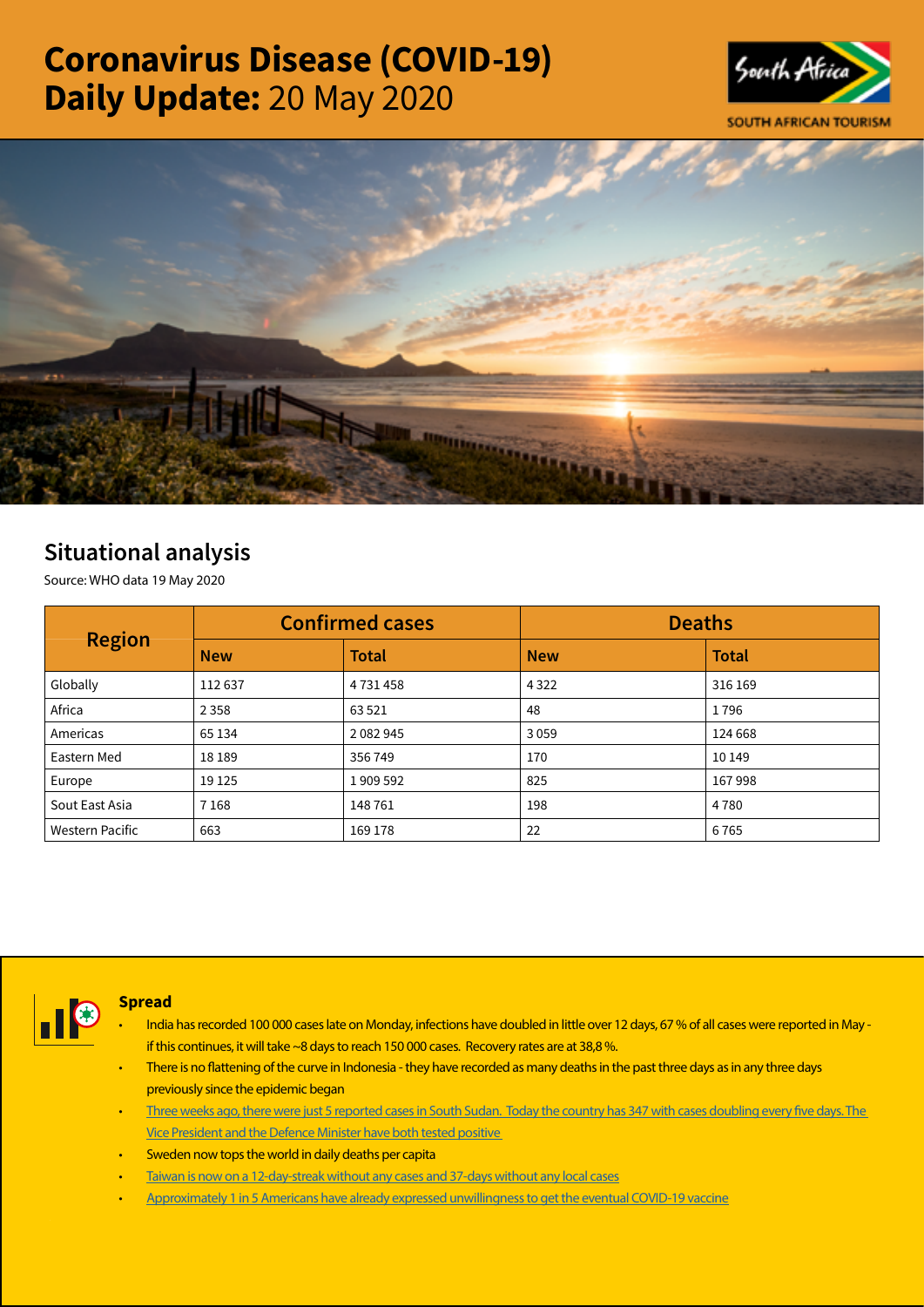

## South Africa:

| <b>Date</b> | <b>Tests</b> | <b>Negative</b> | Positive | <b>Deaths</b> | $% + / Tests$ | % test/Pop<br>(58780000) | <b>Fatality Rate</b><br>(Deaths/Pos) | <b>Recoveries</b> | <b>Recovery Rate %</b><br>(Rec/Pos) |
|-------------|--------------|-----------------|----------|---------------|---------------|--------------------------|--------------------------------------|-------------------|-------------------------------------|
| 12 May      | 369 697      | 358 347         | 11 3 50  | 206           | 3,07          | 0,63                     | 1,81                                 |                   |                                     |
| 13 May      | 386 352      | 374 278         | 12074    | 219           | 3,13          | 0.66                     | 1,81                                 | 4745              | 39                                  |
| 14 May      | 403 018      | 390 279         | 12739    | 238           | 3,16          | 0,69                     | 1,87                                 | 5 6 7 6           | 45                                  |
| 15 May      | 421 555      | 408 031         | 13 5 24  | 247           | 3,21          | 0,72                     | 1,83                                 | 6 0 8 3           | 45                                  |
| 16 May      | 439 559      | 425 204         | 14 3 5 5 | 261           | 3,27          | 0,75                     | 1,82                                 | 6478              | 45                                  |
| 17 May      | 460 873      | 445 358         | 15 5 15  | 264           | 3,37          | 0,78                     | 1,70                                 | 7 0 0 6           | 45                                  |
| 18 May      | 475 071      | 458 638         | 16433    | 286           | 3,46          | 0,81                     | 1,74                                 | 7 2 9 8           | 44                                  |
| 19 May      | 488 609      | 471409          | 17 200   | 312           | 3,52          | 0,83                     | 1,81                                 | 7960              | 46                                  |

### SOUTH AFRICA NEWS

- [Still time to make submissions on post-COVID tourism protocols TBCSA](http://www.tourismupdate.co.za/article/199465/Still-time-to-make-submissions-on-post-COVID-tourism-protocols-TBCSA)
- [Letter to the editor: 'Keep the post-COVID protocols simple'](http://www.tourismupdate.co.za/article/199470/Letter-to-the-editor-Keep-the-post-COVID-protocols-simple)
- [Tourism sector desperate to get back to work as 200 000 jobs expected to be lost](https://www.iol.co.za/capeargus/news/tourism-sector-desperate-to-get-back-to-work-as-200-000-jobs-expected-to-be-lost-48126227)
- [National command council to decide soon on return of South Africans abroad](https://www.businesslive.co.za/bd/national/2020-05-19-national-command-council-to-decide-soon-on-return-of-south-africans-abroad/)
- [SA Express tells employees not to return to work](https://www.businesslive.co.za/bd/national/2020-05-19-sa-express-tells-employees-not-to-return-to-work/)
- [Comair not insolvent and can be rescued BRPs](https://www.moneyweb.co.za/news/companies-and-deals/comair-not-insolvent-and-can-be-rescued-brps/)
- [Business rescue practitioners defend restructuring of Comair](https://www.dailymaverick.co.za/article/2020-05-19-business-rescue-practitioners-defend-restructuring-of-comair/?utm_source=homepagify)
- [Some SA airlines have no intention to fly during level 3 lockdown](https://www.iol.co.za/travel/travel-news/some-sa-airlines-have-no-intention-to-fly-during-level-3-lockdown-48119824)
- [Wildlife at risk as hunger encircles Kruger Park](https://www.dailymaverick.co.za/article/2020-05-20-wildlife-at-risk-as-hunger-encircles-kruger-park/)
- [South Africa says it doesn't meet World Health Organisation guidelines to lift lockdown](https://businesstech.co.za/news/government/399615/south-africa-says-it-doesnt-meet-world-health-organisation-guidelines-to-lift-lockdown/)
- [More than 40,000 deaths predicted: behind SA's Covid-19 models](https://www.businesslive.co.za/fm/features/2020-05-20-more-than-40000-deaths-predicted-behind-sas-covid-19-models/)
- [Experts say 5-week stringent lockdown helped, outlook for SA optimistic](https://www.iol.co.za/news/south-africa/experts-say-5-week-stringent-lockdown-helped-outlook-for-sa-optimistic-48149819)
- [These are Joburg and Cape Town's coronavirus hotspots as infections continue to surge in South Africa](https://businesstech.co.za/news/lifestyle/399245/these-are-joburg-and-cape-towns-coronavirus-hotspots-as-infections-continue-to-surge-in-south-africa/)
- [WC and GP talk about a move to Level 3](https://www.moneyweb.co.za/news/south-africa/wc-and-gp-talk-about-a-move-to-level-3/)
- [Up to 2-million jobs could be lost in Gauteng's version of Great Depression](https://www.businesslive.co.za/bd/national/2020-05-19-pp-to-2-million-jobs-could-be-lost-in-gautengs-version-of-great-depression/)
- [The good news is that Gauteng is going to level 3. Now for the bad news](https://select.timeslive.co.za/news/2020-05-20-the-good-news-is-that-gauteng-is-going-to-level-3-now-for-the-bad-news/)
- [Ebrahim Patel hints at Cape Town remaining on level 4 lockdown as country moves to level 3](https://www.timeslive.co.za/politics/2020-05-19-ebrahim-patel-hints-at-cape-town-remaining-on-level-4-lockdown-as-country-moves-to-level-3/)
- [Rand firms on COVID-19 vaccine hopes](https://www.moneyweb.co.za/news-fast-news/rand-firms-on-covid-19-vaccine-hopes/)
- [Competition Commission received over 1 000 complaints on price increases during lockdown](https://www.iol.co.za/business-report/economy/competition-commission-received-over-1-000-complaints-on-price-increases-during-lockdown-48139773)
- [Schools set to open on June 1 in phased approach, says Angie Motshekga](https://www.businesslive.co.za/bd/national/education/2020-05-19-schools-set-to-open-on-june-1-in-phased-approach-says-angie-motshekga/)
- [Parents with Covid-19 anxieties can keep children away Motshekga](https://www.iol.co.za/news/politics/parents-with-covid-19-anxieties-can-keep-children-away-motshekga-48142557)
- [Mining industry shows SA how to prevent Covid-19](https://select.timeslive.co.za/news/2020-05-20-mining-industry-shows-sa-how-to-prevent-covid-19/)